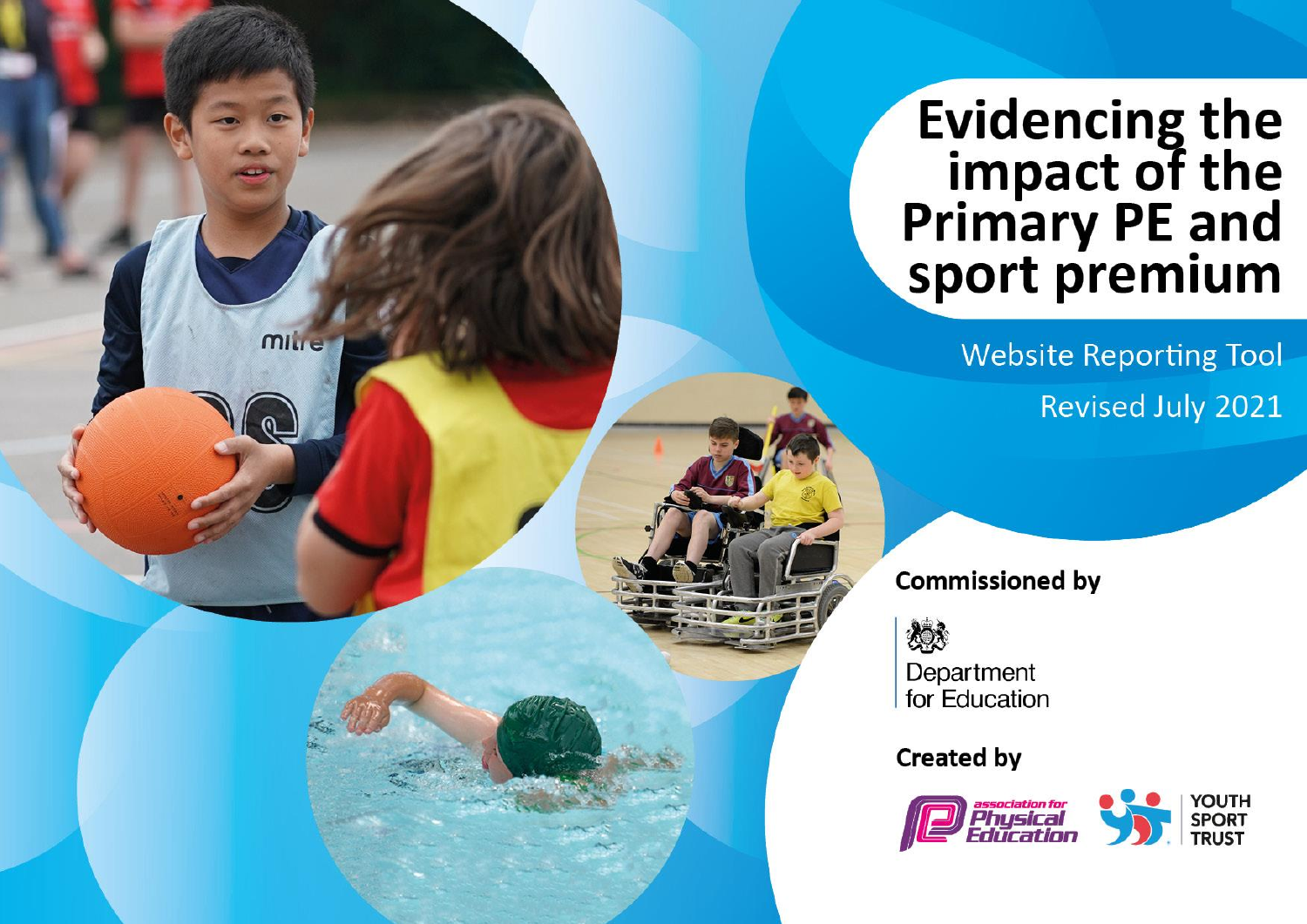It is important that your grant is used effectively and based on school need. The Education Inspection [Framework](https://assets.publishing.service.gov.uk/government/uploads/system/uploads/attachment_data/file/843108/School_inspection_handbook_-_section_5.pdf) makes clear there will be a focus on **'whether leaders and those responsible for governors all understand theirrespective roles and perform these in a way that enhances the effectiveness of the school'**.

Under the Quality of [Education](https://assets.publishing.service.gov.uk/government/uploads/system/uploads/attachment_data/file/843108/School_inspection_handbook_-_section_5.pdf) Ofsted inspectors consider: **Intent** - Curriculum design, coverage and appropriateness **Implementation** - Curriculum delivery, Teaching (pedagogy) and Assessment **Impact** - Attainment and progress

To assist schools with common transferable language this template has been developed to utilise the same three headings which should make your plans easily transferable between working documents.

Schools must use the funding to make **additional and sustainable** improvements to the quality of Physical Education, School Sport and Physical Activity (PESSPA) they to the quality of Physical Education, School Sport and Physical Activity offer. This means that you should use the Primary PE and sport premium to:

- Develop or add to the PESSPA activities that your school already offer
- Build capacity and capability within the school to ensure that improvements made now will benefit pupils joining the school in future years
- The Primary PE and sport premium should not be used to fund capital spend projects; the school's budget should fund these.

Pleasevisi[tgov.ukf](https://www.gov.uk/guidance/pe-and-sport-premium-for-primary-schools)ortherevisedDfEguidanceincludingthe5keyindicatorsacrosswhichschoolsshoulddemonstrate animprovement.Thisdocumentwillhelpyoutoreviewyourprovisionandtoreportyourspend.DfEencouragesschools to use this template as an effective way of meeting the reporting requirements of the Primary PE and sport premium.

We recommend you start by reflecting on the impact of current provision and reviewing the previous spend.

Schools are required to [publish details](https://www.gov.uk/guidance/what-maintained-schools-must-publish-online#pe-and-sport-premium-for-primary-schools) of how they spend this funding, including any under-spend from 2019/2020, as well as on the impact it has on pupils' PE and sport participation and attainment. **All funding must be spent by 31st July 2022.**

We recommend regularly updating the table and publishing it on your website throughout the year. This evidences your ongoing self-evaluation of how you are using the funding to secure maximum, sustainable impact. Final copy must be posted on your website by the end of the academic year and no later than the 31st July 2021. To see an example of how to complete the table please click [HERE.](http://www.afpe.org.uk/physical-education/wp-content/uploads/afPE-Example-Template-Indicator-2018-Final.pdf)



Supported by:

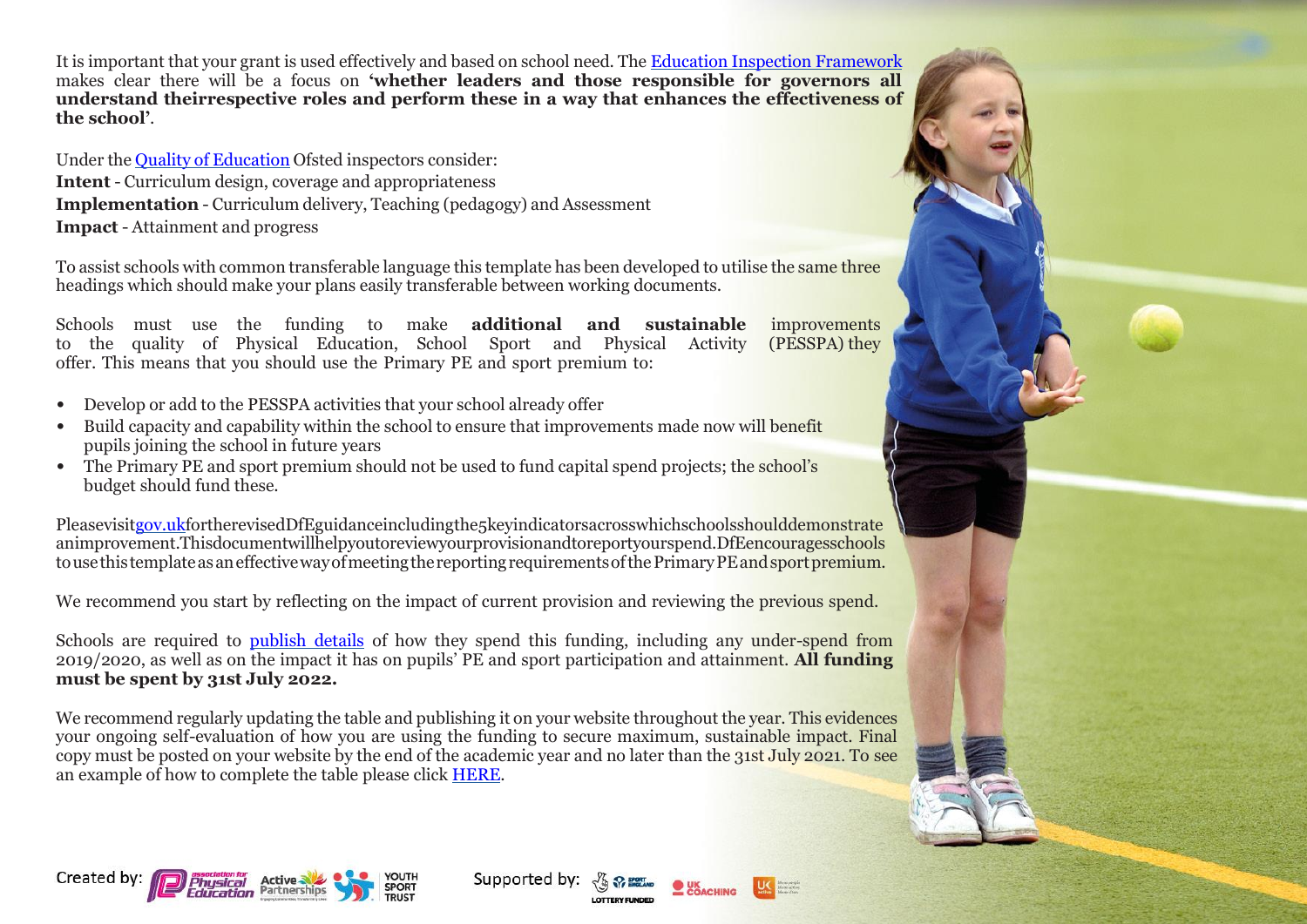## **Details with regard to funding** Please complete the table below.

| Total amount carried over from 2019/20                                              | £9,000                                             |
|-------------------------------------------------------------------------------------|----------------------------------------------------|
| Total amount allocated for 2020/21                                                  | £18,000                                            |
| How much (if any) do you intend to carry over from this total fund into 2021/22?    | £9,000                                             |
| Total amount allocated for 2021/22                                                  | £18,000                                            |
| Total amount of funding for 2021/22. To be spent and reported on by 31st July 2022. | E27.000 (including carry forward of<br>£5.75 $k$ ) |

## **Swimming Data** Please report on your Swimming Data below.

| Percentage of children                                                                                                      |
|-----------------------------------------------------------------------------------------------------------------------------|
|                                                                                                                             |
| 97%                                                                                                                         |
| What percentage of your current Year 6 cohort swim competently, confidently and proficiently over a distance of atleast 97% |
|                                                                                                                             |
|                                                                                                                             |
|                                                                                                                             |
|                                                                                                                             |
|                                                                                                                             |
| 97%                                                                                                                         |
|                                                                                                                             |
|                                                                                                                             |
| 97%                                                                                                                         |
|                                                                                                                             |
|                                                                                                                             |

**LOTTERY FUNDED** 



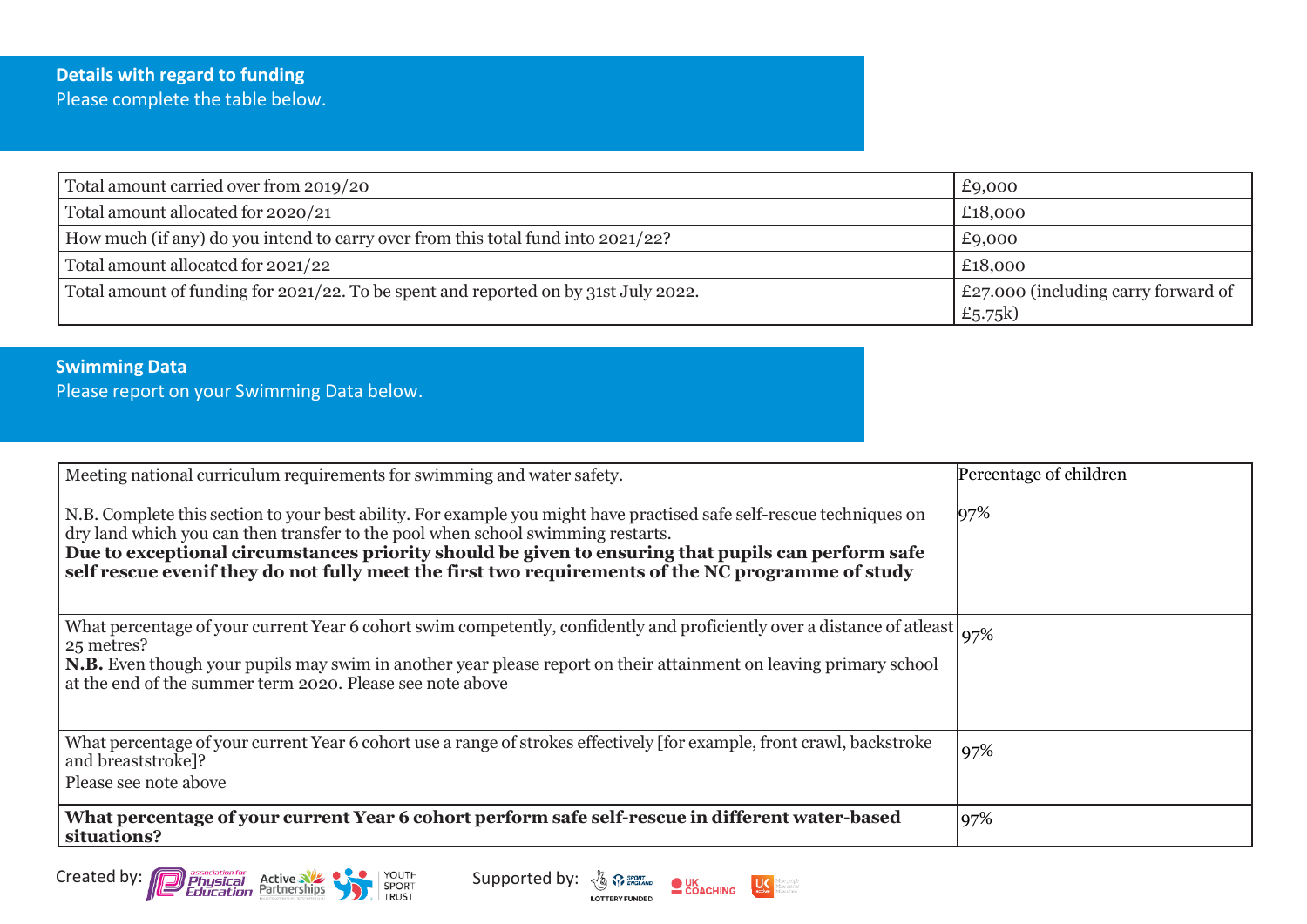

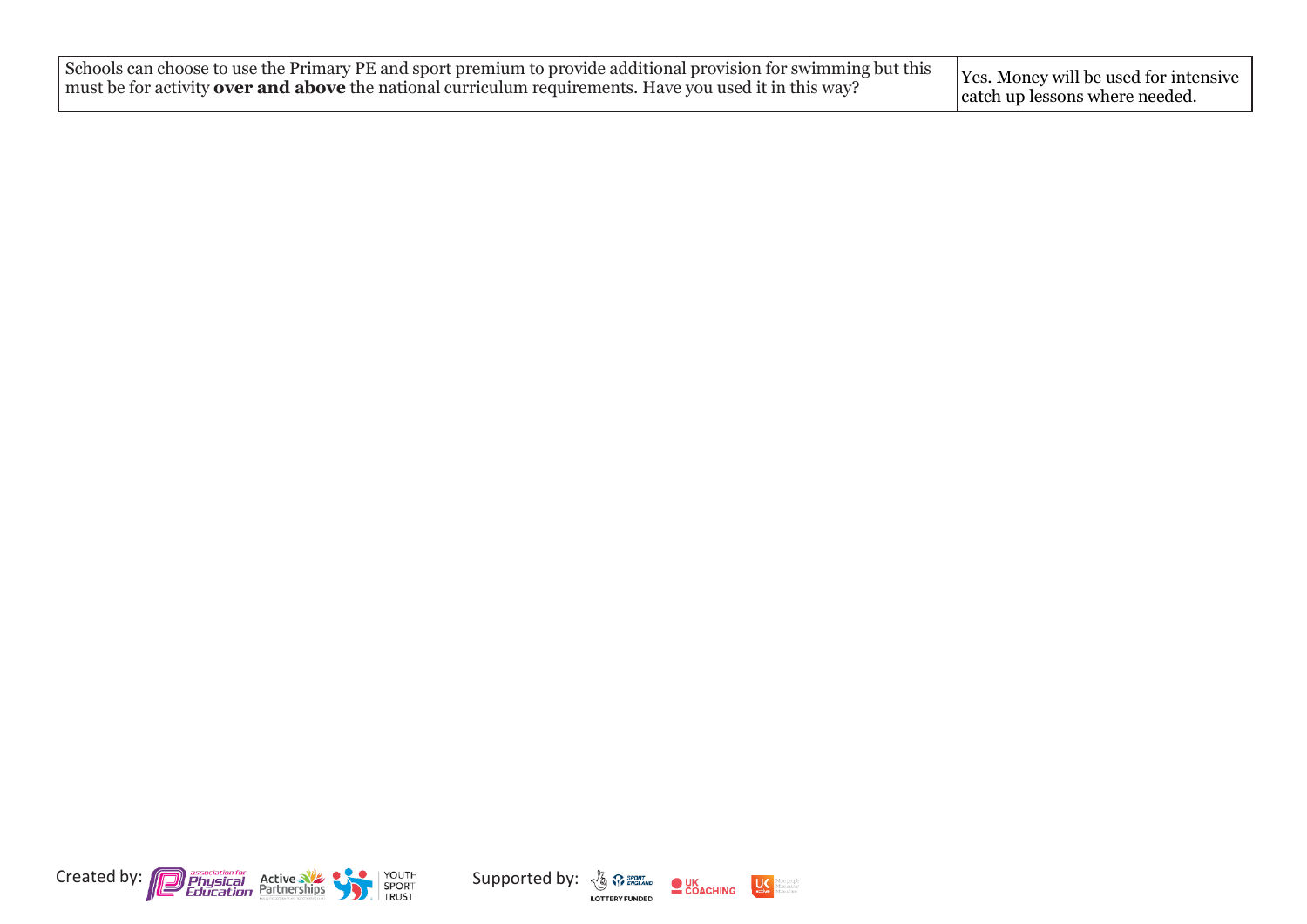## **Action Plan and Budget Tracking**

Capture your intended annual spend against the 5 key indicators. Clarify the success criteria andevidence of impact that you intend to measure to evaluate for pupils today and for the future.

Created by: Physical Active Bigger Supported by:  $\frac{1}{2}$  Separation Education Partnerships

| Academic Year: 2020/21                                                                                                                                                  | <b>Total fund allocated:</b>                                                                                                                                                                                                                                                                                                                | <b>Date Updated:</b>  |                                                                                                                                                                                                                                                                       |                                                                        |
|-------------------------------------------------------------------------------------------------------------------------------------------------------------------------|---------------------------------------------------------------------------------------------------------------------------------------------------------------------------------------------------------------------------------------------------------------------------------------------------------------------------------------------|-----------------------|-----------------------------------------------------------------------------------------------------------------------------------------------------------------------------------------------------------------------------------------------------------------------|------------------------------------------------------------------------|
| Key indicator 1: The engagement of all pupils in regular physical activity - Chief Medical Officers guidelines recommend                                                |                                                                                                                                                                                                                                                                                                                                             |                       |                                                                                                                                                                                                                                                                       | Percentage of total allocation:                                        |
| that primary school pupils undertake at least 30 minutes of physical activity a day in school                                                                           |                                                                                                                                                                                                                                                                                                                                             |                       |                                                                                                                                                                                                                                                                       | %                                                                      |
| <b>Inten</b>                                                                                                                                                            | Implementati<br>on                                                                                                                                                                                                                                                                                                                          |                       | Impac                                                                                                                                                                                                                                                                 |                                                                        |
| Your school focus should be clear<br>what you want the pupils to know<br>and be able to do and about<br>what they need to learn and to<br>consolidate through practice: | Make sure your actions to achieve<br>are linked to your intentions:                                                                                                                                                                                                                                                                         | Funding<br>allocated: | Evidence of impact: what do<br>pupils now know and what<br>can they now do? What has<br>changed?:                                                                                                                                                                     | Sustainability and suggested<br>next steps:                            |
| Increase activity levels of children<br>across school, including during break increase activity.<br>and lunchtimes.                                                     | Focus across school on Daily mile to N/A<br>Initially encourage classes to do the<br>DM twice weekly.<br>Display posters showing benefits of<br>DM<br>Encourage use of pledge cards.<br>Implement the staff run around on<br>Wednesday lunchtime, where<br>children are able to join in with a<br>member of staff running the Daily<br>mile |                       | More children will feel their<br>fitness improves after taking part<br>in the Daily mile on a regular<br>basis. It will foster a love of<br>running, a cheap and easily<br>accessible activity. Children will<br>be encouraged by seeing their<br>teachers take part, | Ongoing push of DM until it<br>becomes embedded in school<br>practice. |
| Increase activity levels of children<br>across school, including during break weather table Tennis table in the<br>and lunchtimes.                                      | Research costs of installing an all-<br>playground. This would encourage<br>children to be active during<br>lunchtimes and break times.<br>Research cost of buying whistling<br>ball and inflatable obstacle shapes<br>for playtime and lunchtime use.<br>Look into funding from Friends of<br>Manland to assist with cost.                 |                       | Approx. £2,300 Greater numbers of children will $\Delta$ pprox. 10%<br>take part in sports, particularly<br>children less interested in<br>traditional sports such as football<br>and netball.                                                                        |                                                                        |

 $\bullet$  UK<br>  $\bullet$  COACHING

**LOTTERY FUNDED** 

 $U\xi$ dorepeople<br>doreactive<br>doreaften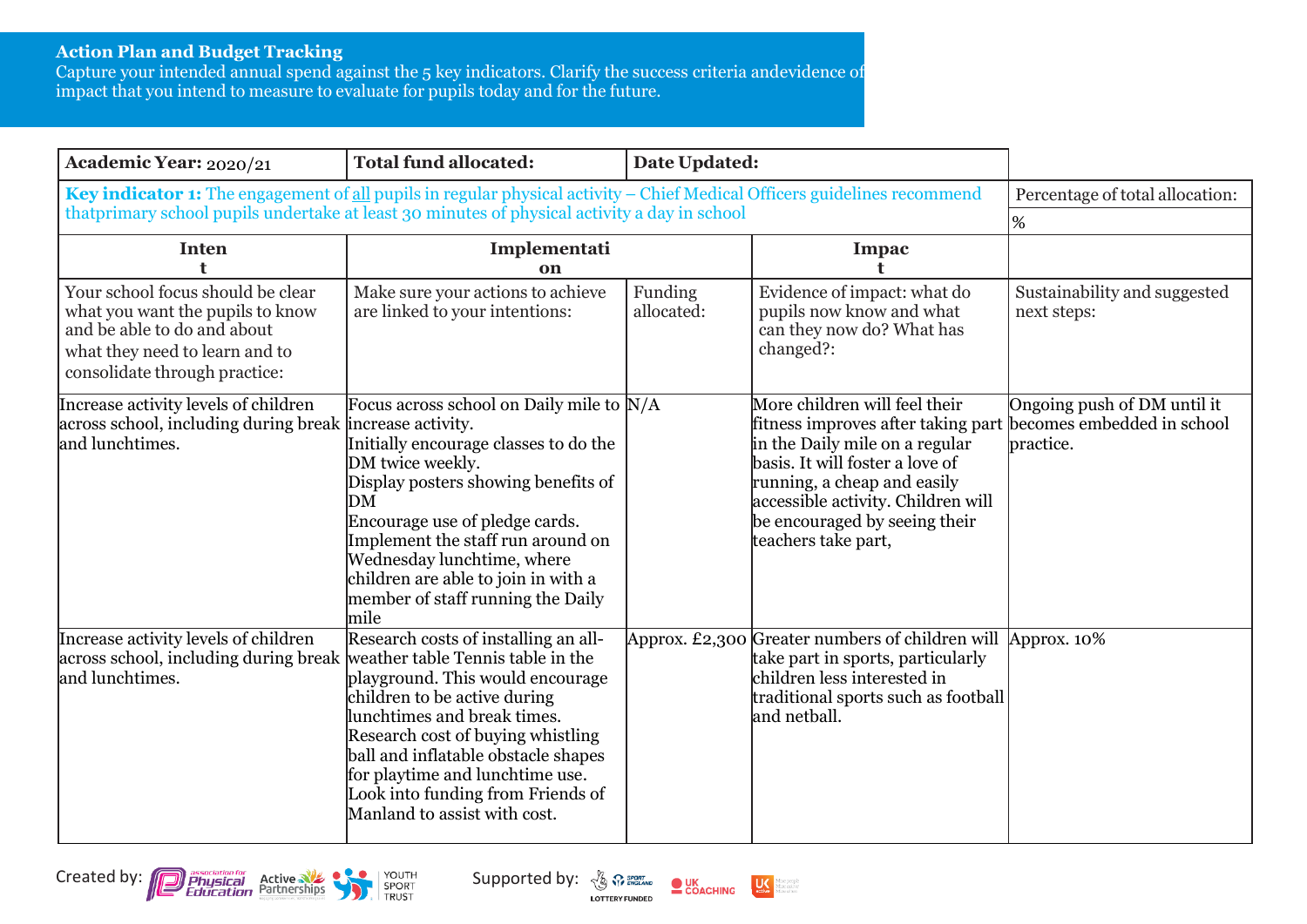| Increase activity levels of targeted<br>children within the school.                              | Purchase bags of sports equipment<br>children can take home and use.                                                                                                                                                                                                                                                                                                                                                                  | £80-100 (split<br>into several<br>bags)<br><b>Bishop sport</b><br>play chests | Targeted children will have the<br>opportunity to take part in sports<br>outside of school.                                                           | $\overline{\text{ongoing}}$                                                                               |
|--------------------------------------------------------------------------------------------------|---------------------------------------------------------------------------------------------------------------------------------------------------------------------------------------------------------------------------------------------------------------------------------------------------------------------------------------------------------------------------------------------------------------------------------------|-------------------------------------------------------------------------------|-------------------------------------------------------------------------------------------------------------------------------------------------------|-----------------------------------------------------------------------------------------------------------|
| Increase activity levels of children<br>across school, including during break<br>and lunchtimes. | After school internal clubs. Ensure<br>that children are given a wide<br>variety of choice in clubs by<br>choosing clubs not usually offered by<br>the sports TA or members of staff.                                                                                                                                                                                                                                                 | <b>Staff Salary</b>                                                           | Targeted children will join in<br>more freely with sports activities<br>on a regular basis.                                                           | Ongoing<br>Assess which clubs are well<br>attended and which other<br>sports could be offered.<br>77.7%   |
| Encourage pupils to be increasingly<br>active during the whole school day.                       | active maths<br>Sports Premium lead will research<br>affordable ways to add more<br>exercise into the school day by using<br>such programmes such as <b>active</b><br>maths. This offers online exercise<br>routines children can follow in the<br>classroom as part of their daily<br>maths lessons.<br>Research fitforlife a programmes<br>offering 10 minute workouts geared<br>at children reluctant to take part in<br>exercise. | £1000<br>E496                                                                 | Activity will be included in core<br>lessons to add up to the 60<br>minutes of daily exercise<br>required.                                            | Assess programme on a regular<br>basis for its effectiveness.<br>3.7%<br>1.8%                             |
| Encourage pupils to be increasingly<br>active during the whole school day.                       | Promote the use of SuperMovers, a<br>free BBC programme that contains<br>routines designed to get children<br>moving whilst in class. Activities<br>relate to many areas of the<br>curriculum such as PSHE.                                                                                                                                                                                                                           | N/A                                                                           | Children will have an opportunity free<br>to take part in exercise during the<br>school day.                                                          |                                                                                                           |
| To encourage better testing for fitness To have equipment to test flexibility                    | and speed and agility during PE<br>lessons.                                                                                                                                                                                                                                                                                                                                                                                           | £75@ speed<br>bounce mats<br>£139 sit and<br>reach<br>Box. TTS                | We will have much more accurate These pieces of equipment will<br>data and the children<br>will learn also how to measure<br>and record their scores. | be used by all children and for<br>years to come so ensure they<br>make improvements in their<br>fitness. |



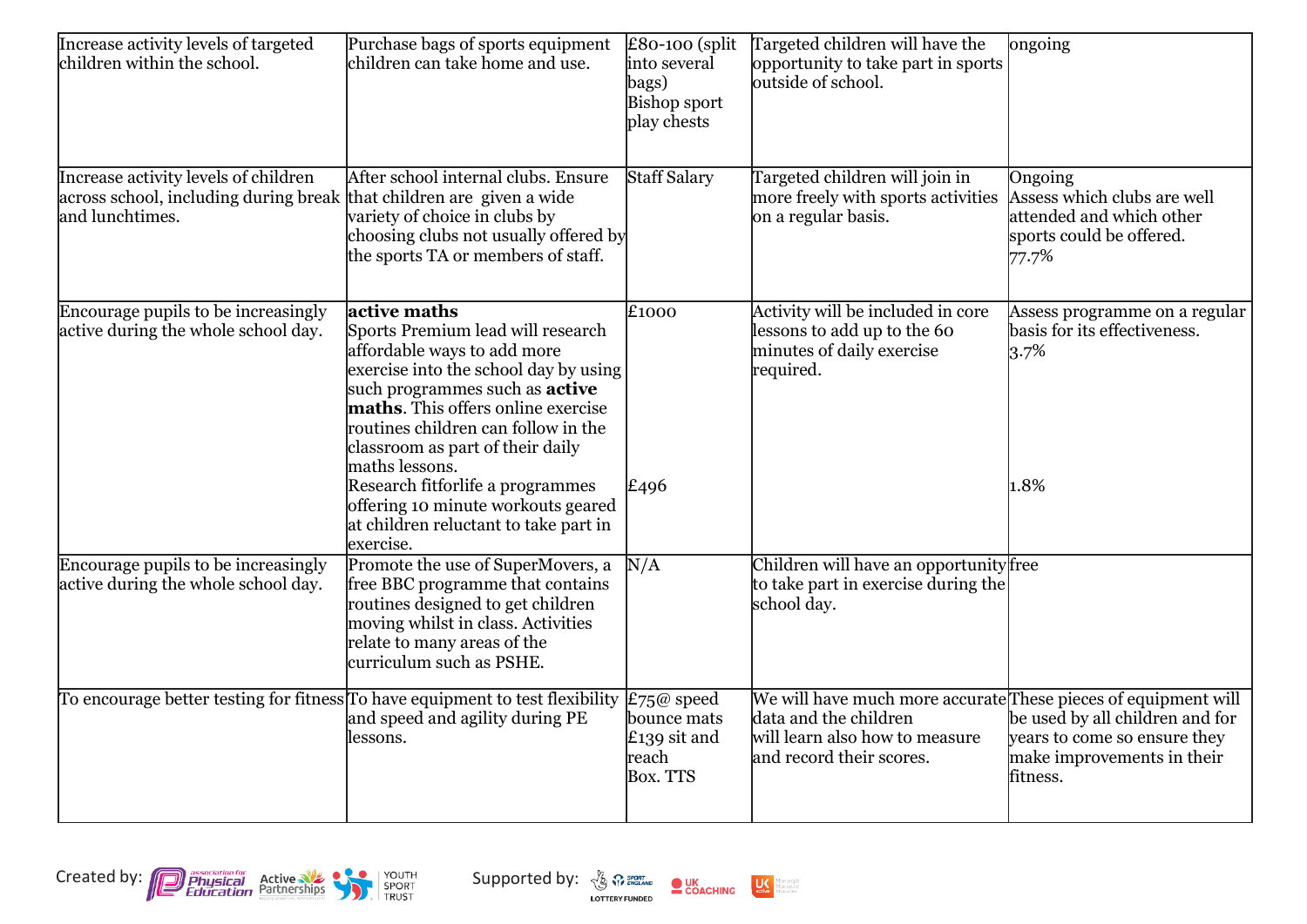| Encourage pupils to be increasingly<br>active during the whole school day.                                                                                               | Fitter futures rolled out for whole $\mathcal{E}_{550}$<br>school. This is an online fitness<br>platform for primary school<br>children, with short workouts<br>designed to be used in the<br>classroom.                                                             |                       | Activity will be included in core<br>lessons to add up to the 60<br>minutes of daily exercise<br>required.                                                                                                                                     | Assess programme on a regular<br>basis for its effectiveness.<br>2% |
|--------------------------------------------------------------------------------------------------------------------------------------------------------------------------|----------------------------------------------------------------------------------------------------------------------------------------------------------------------------------------------------------------------------------------------------------------------|-----------------------|------------------------------------------------------------------------------------------------------------------------------------------------------------------------------------------------------------------------------------------------|---------------------------------------------------------------------|
| Key indicator 2: The profile of PESSPA (Physical Education, School Sport and Physical Activity) being raised across the<br>school as a tool for whole school improvement |                                                                                                                                                                                                                                                                      |                       |                                                                                                                                                                                                                                                | Percentage of total allocation:<br>$\%$                             |
| <b>Inten</b><br>t                                                                                                                                                        | Implementati<br>on                                                                                                                                                                                                                                                   |                       | Impac<br>ŧ.                                                                                                                                                                                                                                    |                                                                     |
| Your school focus should be clear<br>what you want the pupils to know<br>and be able to do and about<br>what they need to learn and to<br>consolidate through practice:  | Make sure your actions to achieve<br>are linked to your intentions:                                                                                                                                                                                                  | Funding<br>allocated: | Evidence of impact: what do<br>pupils now know and what<br>can they now do? What has<br>changed?:                                                                                                                                              | Sustainability and suggested<br>next steps:                         |
| Ensure PE is at the heart of the<br>school.                                                                                                                              | Teacher to lead on Sports Premium. £1500<br>Sports Premium lead will ensure<br>that the SP budget is spent on ways<br>to encourage children to be more<br>active within school and develop a<br>love of exercise that they can carry<br>through to their adult life. |                       | Children will be a active as<br>possible when in school and<br>develop a love of exercise and<br>participation in sports that will<br>benefit them in later years.                                                                             | Ongoing<br>5.5%                                                     |
| To encourage children to lead active<br>lives                                                                                                                            | Sports leaders are chosen and<br>trained from Year 6 children, they<br>lead younger children in games and<br>activities at break and lunchtimes.                                                                                                                     | N/A                   | Children will have opportunities<br>to take part in different sports<br>and older children will gain the<br>experience of leading and<br>organising. Less confident<br>younger children will have the<br>opportunity to take part in<br>games. | Ongoing<br>0%                                                       |
| To encourage children to lead active lives Children take part in class based                                                                                             | challenges that relate to sporting<br>activities taking place in Britain and the<br>world, such as the World Cup and the<br>Olympics.                                                                                                                                | N/A                   | Children will gain knowledge of<br>sporting events taking place around 0%<br>the world and closer to home. They<br>will the opportunity to take part in a<br>range of fun sports activities.                                                   | Ongoing                                                             |



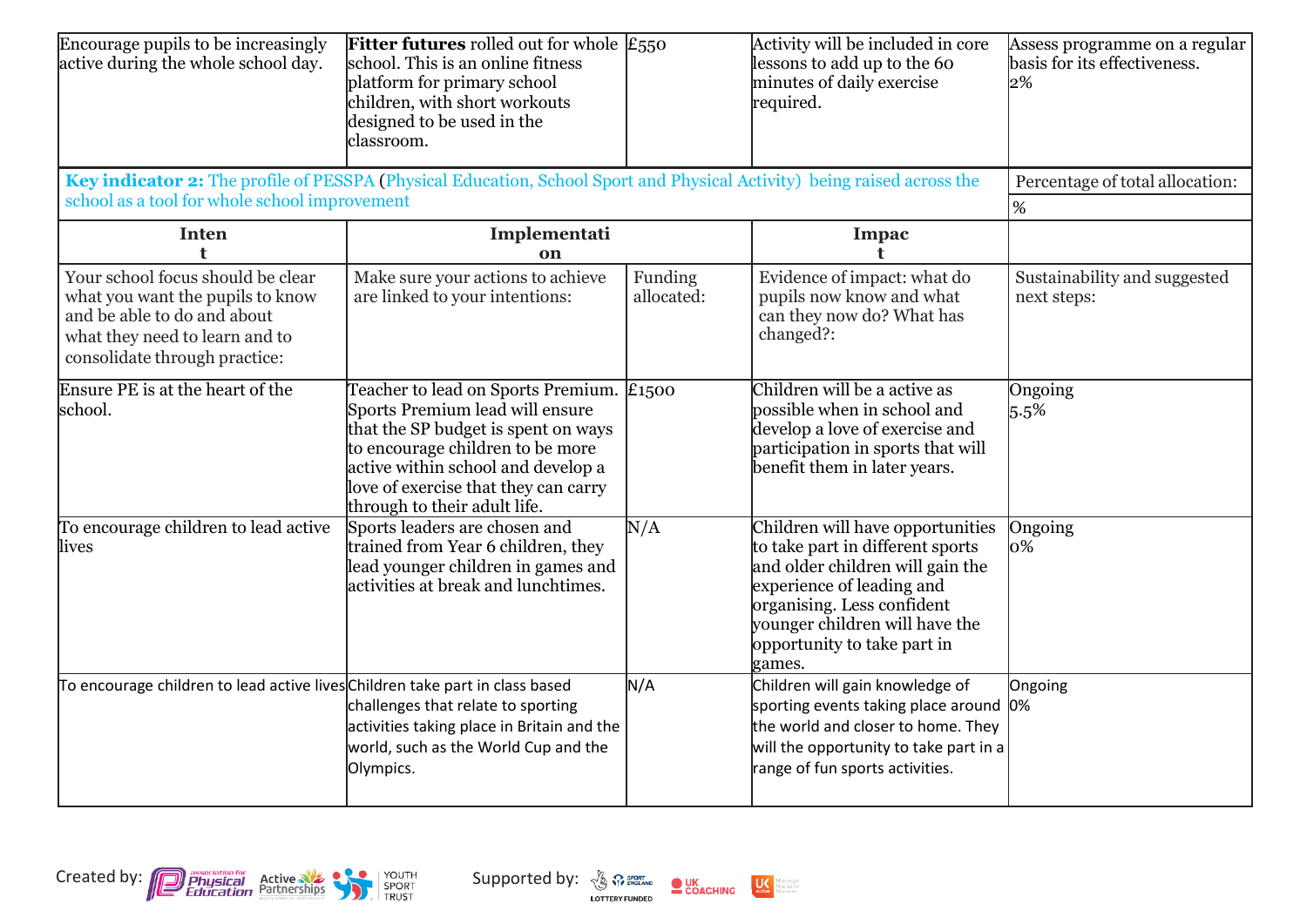| Ensure PE is at the heart of the school Sports Premium lead will continue |                                   | N/A | Children take part in a range of     | Ongoing |
|---------------------------------------------------------------------------|-----------------------------------|-----|--------------------------------------|---------|
|                                                                           | to organise an inter class sports |     | different sports activities in their |         |
|                                                                           | challenge.                        |     | houses. Children will be able to     |         |
|                                                                           | This will involve fun challenges  |     | take part in different sports. They  |         |
|                                                                           | available for all children.       |     | will be able to join together to     |         |
|                                                                           |                                   |     | represent their house, fostering a   |         |
|                                                                           |                                   |     | feeling of community.                |         |

| Key indicator 3: Increased confidence, knowledge and skills of all staff in teaching PE and sport         |                                                                                                                                                                                                                                                                                                                                                                                                                                                                  |                       |                                                                                                                                                                                                                                                                                      | Percentage of total allocation:                                       |
|-----------------------------------------------------------------------------------------------------------|------------------------------------------------------------------------------------------------------------------------------------------------------------------------------------------------------------------------------------------------------------------------------------------------------------------------------------------------------------------------------------------------------------------------------------------------------------------|-----------------------|--------------------------------------------------------------------------------------------------------------------------------------------------------------------------------------------------------------------------------------------------------------------------------------|-----------------------------------------------------------------------|
|                                                                                                           |                                                                                                                                                                                                                                                                                                                                                                                                                                                                  |                       | $\frac{9}{6}$                                                                                                                                                                                                                                                                        |                                                                       |
| <b>Inten</b>                                                                                              | Implementati<br>on                                                                                                                                                                                                                                                                                                                                                                                                                                               |                       | <b>Impac</b>                                                                                                                                                                                                                                                                         |                                                                       |
| Your school focus should be clear<br>what you want the pupils to know                                     | Make sure your actions to<br>achieve are linked to your                                                                                                                                                                                                                                                                                                                                                                                                          | Funding<br>allocated: | Evidence of impact: what do<br>pupils now know and what                                                                                                                                                                                                                              | Sustainability and suggested<br>next steps:                           |
| and be able to do and about<br>what they need to learn and to<br>consolidate through practice:            | intentions:                                                                                                                                                                                                                                                                                                                                                                                                                                                      |                       | can they now do? What has<br>changed?:                                                                                                                                                                                                                                               |                                                                       |
| Support given to teachers in PE<br>lessons, increasing confidence<br>through team teaching.               | PE TA employed across school.<br>Sports TA is responsible for<br>organising competitive sport<br>within the school, training teams<br>and coordinating sporting fixtures.<br>The Sports TA organises lunchtime<br>activities that focus on specially<br>selected children. The TA also<br>organises and monitors the<br>lunchtime sports helpers. The TA<br>assists on one off activities that<br>reflect events in the sporting world,<br>such as the Olympics. |                       | Staff salary cost Children will benefit from a range<br>of activities and clubs that take<br>place during and after the school<br>day. They will also have the chance<br>to take part in a range of one off<br>events that reflect national and<br>international sports competition. | Ongoing at present.<br>$77.7\%$ - combined with<br>gymnastics teacher |
| Specialist gym teacher employed to<br>share good practice and deliver<br>quality lessons to all children. | The specialist gym teacher is able<br>to deliver high quality lessons to<br>children across both key stages.<br>Children will benefit from<br>specialised teaching.                                                                                                                                                                                                                                                                                              |                       | Staff salary cost   As well as their physical health,<br>gymnastics will help children's<br>mental health and wellbeing.<br>Gymnastics is a sport that<br>encourages children to be creative<br>and to develop positive<br>relationships with others.                                | (Combined with sports TA)<br>77.7%                                    |



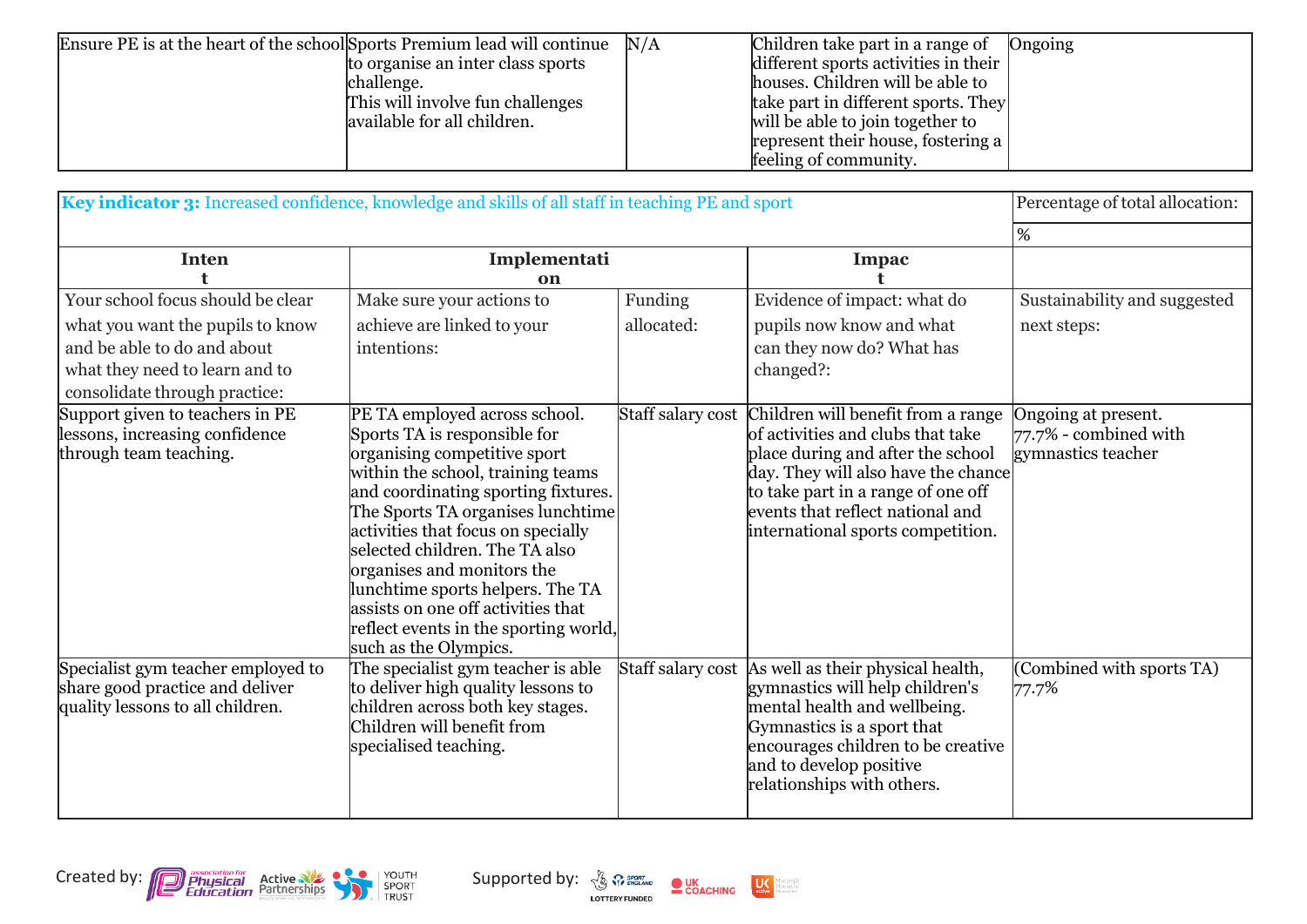| Upskilling of teachers in the teaching<br>of PE and sport (cricket) | Chance to shine will be booked to<br>deliver top quality cricket coaching<br>across school in summer term.<br>Coaching will be led by coaches<br>that well trained in cricket and play<br>cricket competitively. | N/A          | Teachers will find it beneficial in<br>terms of specific subject<br>knowledge and it will build<br>confidence in cricket coaching.     | Ongoing throughout the year.                                         |
|---------------------------------------------------------------------|------------------------------------------------------------------------------------------------------------------------------------------------------------------------------------------------------------------|--------------|----------------------------------------------------------------------------------------------------------------------------------------|----------------------------------------------------------------------|
| Research possible CPD training days<br>for teachers.                | Provide CPD training that is<br>designed to enhance and develop<br>the skills of the teachers when<br>delivering PE lessons.                                                                                     | TBC          | Teachers will have gain knowledge Ongoing<br>and skills that enable them to<br>deliver creative and inspiring PE<br>lessons.           |                                                                      |
| Upskilling of teachers in the teaching<br>of PE and sport (cricket) | The Chance to shine portal will<br>provide an enormous amount of<br>information on cricket coaching.<br>Teachers will be able to find games<br>and activities that try with their<br>own classes.                | N/A          | Teachers will receive input on<br>cricket coaching and have access<br>to C to S cricket portal.                                        | Throughout 6 week cricket<br>coaching block in summer<br>term $2022$ |
| Upskilling teachers in teaching PE<br>and sport                     | Purchase new PE scheme to be<br>used across whole school.                                                                                                                                                        | £500 approx. | Teachers will be able to access new $1.8\%$<br>ideas and ways to teach PE in an<br>exciting and challenging way.                       |                                                                      |
| Upskilling teachers in teaching PE<br>and sport                     | Carry out a teacher survey to find<br>out where teachers need further<br>skills or help in delivering high<br>quality PE lessons.                                                                                | N/A          | Sports Premium leader will have a Ongoing<br>clear idea of levels of confidence<br>amongst a teaching staff with<br>many new teachers. | 0%                                                                   |



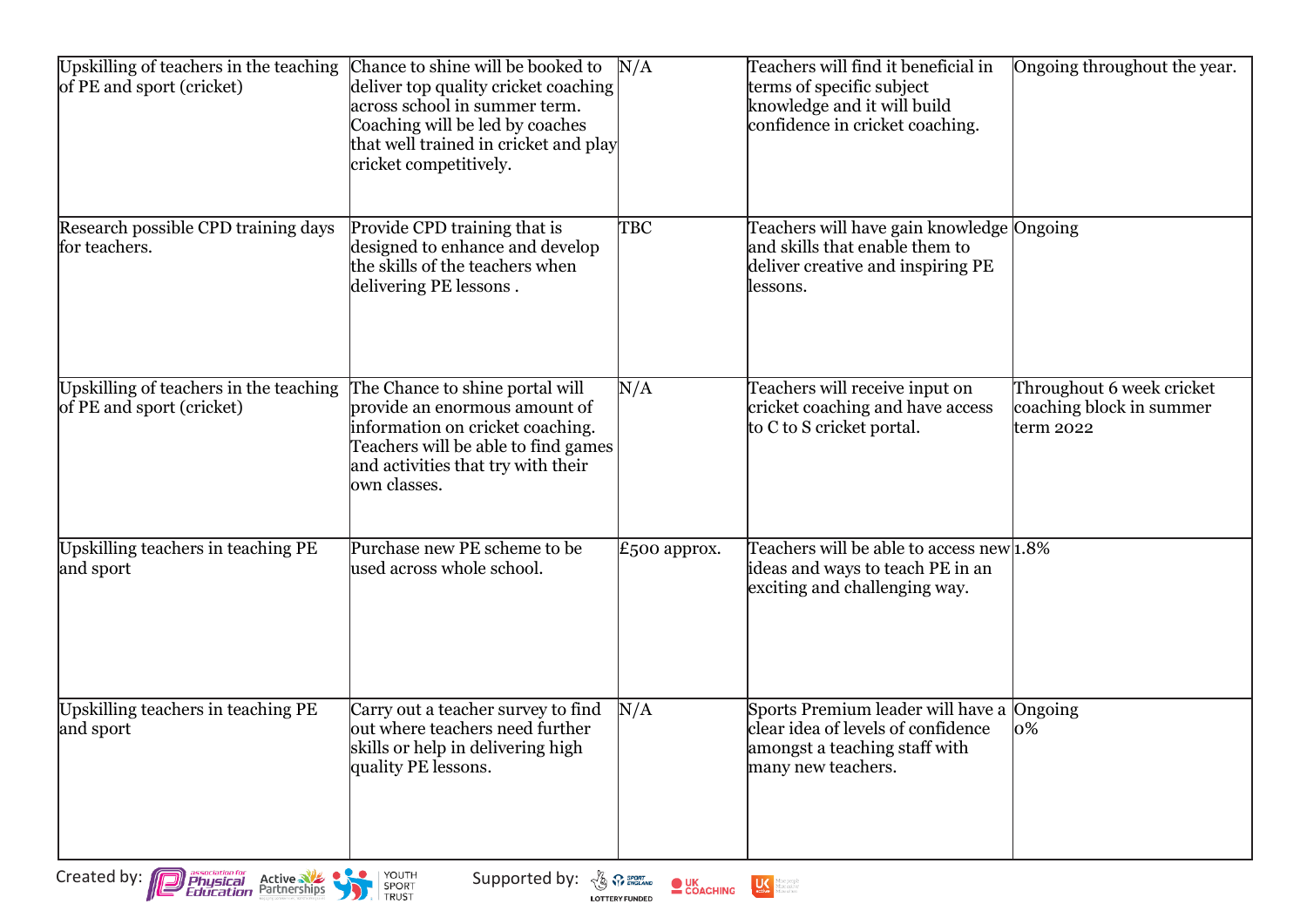| Key indicator 4: Broader experience of a range of sports and activities offered to all pupils                                                                           | Percentage of total allocation:                                                                                                                                                                                                                                                                             |                       |                                                                                                                                                  |                                             |
|-------------------------------------------------------------------------------------------------------------------------------------------------------------------------|-------------------------------------------------------------------------------------------------------------------------------------------------------------------------------------------------------------------------------------------------------------------------------------------------------------|-----------------------|--------------------------------------------------------------------------------------------------------------------------------------------------|---------------------------------------------|
| <b>Inten</b><br>t                                                                                                                                                       | Implementati<br>on                                                                                                                                                                                                                                                                                          |                       | <b>Impac</b>                                                                                                                                     |                                             |
| Your school focus should be clear<br>what you want the pupils to know<br>and be able to do and about<br>what they need to learn and to<br>consolidate through practice: | Make sure your actions to<br>achieve are linked to your<br>intentions:                                                                                                                                                                                                                                      | Funding<br>allocated: | Evidence of impact: what do<br>pupils now know and what<br>can they now do? What has<br>changed?:                                                | Sustainability and suggested<br>next steps: |
| Additional achievements:                                                                                                                                                |                                                                                                                                                                                                                                                                                                             | £                     |                                                                                                                                                  |                                             |
| Pupils have access to wide variety of<br>clubs, such as football, netball, Cross<br>Country running, Tag Rugby, Dance                                                   | Wide variety of clubs offered to<br>pupils<br>Children are encouraged to take<br>part in school clubs.<br>Children from specific groups such<br>as PPG are given priority.<br>A dance class is offered by a<br>specialised dance teacher.<br>Sports Premium lead will research<br>Yoga and/or Pilates clubs | N/A                   | Children will be able take part in a Ongoing<br>range of sports and activities, such Research other activities<br>as dance, pilates and yoga.    | required through pupil survey.              |
| Broader experience of a range of<br>sports and activities.                                                                                                              | Entry into a range of activities<br>e.g. Mini sports festivals at SJL.<br>Visit SLJ to watch the annual<br>gymnastics display. Children can<br>see how their gymnastics lessons at<br>primary level develop at secondary<br>level. It offers a chance to see a<br>secondary school setting.                 | N/A                   | Children will have the opportunity<br>to take part in competitive games<br>and activities that are not readily<br>available at their own school. | Ongoing year on year.<br>$\log$             |



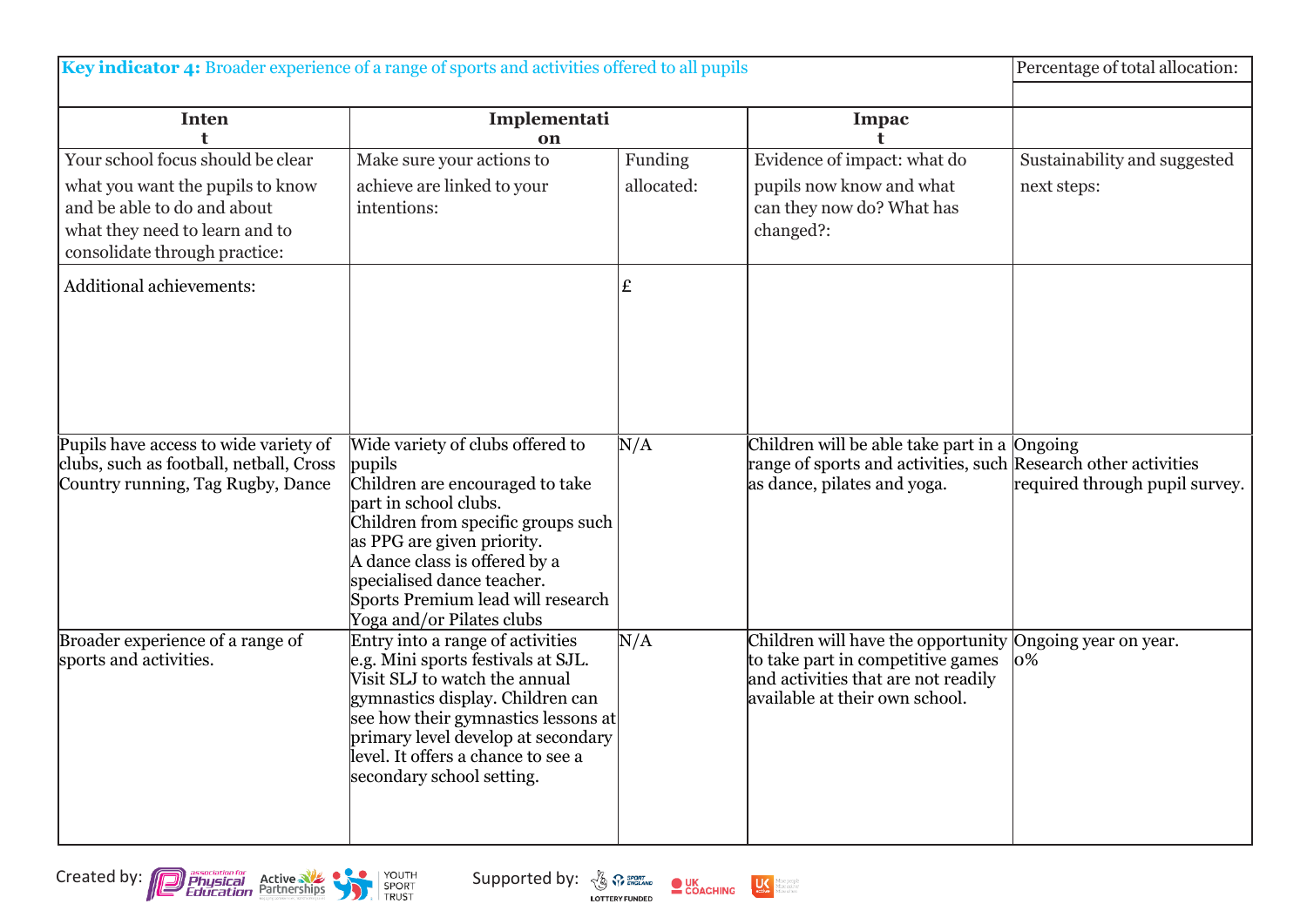| Broader experience of a range of<br>sports and activities. | <b>Research Mike Mullins BMX</b><br>courses to target certain children.<br>Research Mike Mullins resilience<br>training/courses for both children<br>and parents                                                     | Approx. $£500$ | Resilience training and mental<br>health sessions will work on the<br>ethos of a healthy child in the<br>physical and<br>mental sense. | 1.8% |
|------------------------------------------------------------|----------------------------------------------------------------------------------------------------------------------------------------------------------------------------------------------------------------------|----------------|----------------------------------------------------------------------------------------------------------------------------------------|------|
| Raise awareness of different sports                        | Projected Multi sports day in<br>summer term, workshops from a<br>range of sports would be invited<br>into school giving children an<br>opportunity to try different sports<br>and activities, such as martial arts. | $E_{500}$      | Children will take part in different 1.8%<br>activities that are not usually<br>available in Primary schools, such<br>as martial arts  |      |





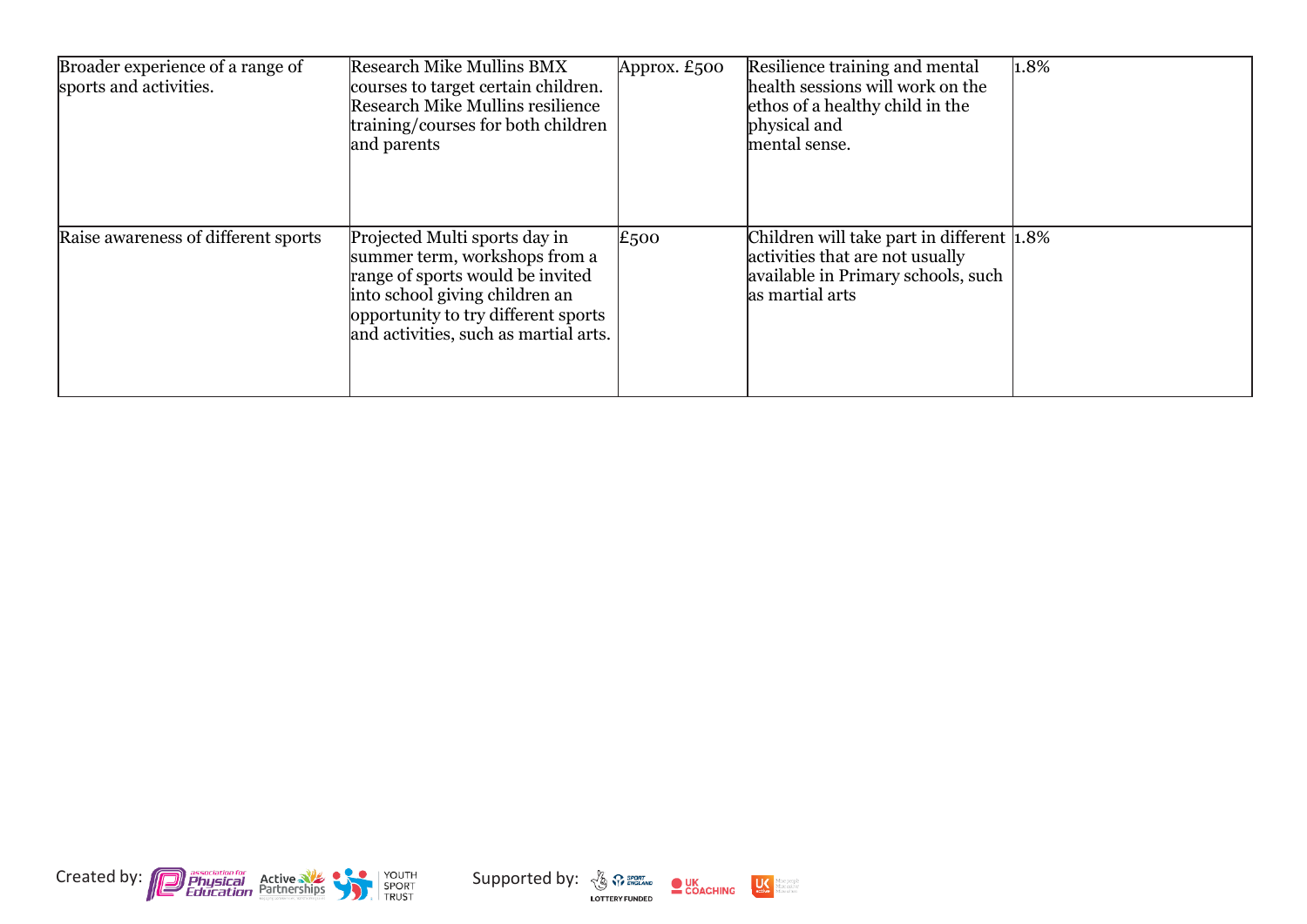| Key indicator 5: Increased participation in competitive sport                                                                      | Percentage of total allocation:                                                                                                           |            |                                                                                                                                                           |                                                                |
|------------------------------------------------------------------------------------------------------------------------------------|-------------------------------------------------------------------------------------------------------------------------------------------|------------|-----------------------------------------------------------------------------------------------------------------------------------------------------------|----------------------------------------------------------------|
|                                                                                                                                    | %                                                                                                                                         |            |                                                                                                                                                           |                                                                |
| <b>Inten</b>                                                                                                                       | Implementati<br>on                                                                                                                        |            | Impac                                                                                                                                                     |                                                                |
| Your school focus should be clear                                                                                                  | Make sure your actions to                                                                                                                 | Funding    | Evidence of impact: what do                                                                                                                               | Sustainability and suggested                                   |
| what you want the pupils to know<br>and be able to do and about<br>what they need to learn and to<br>consolidate through practice: | achieve are linked to your<br>intentions:                                                                                                 | allocated: | pupils now know and what<br>can they now do? What has<br>changed?:                                                                                        | next steps:                                                    |
| Increase participation across school                                                                                               | Maintain membership of HDSA<br>Be fully informed of all<br>competition open to primary<br>school children in the area                     | £250       | Increased participation of children Further data to be collected to<br>in a range of events.                                                              | see whether year groups are<br>lacking in opportunity.<br>0.6% |
| Increase participation across school                                                                                               | Sports Premium lead will carry out N/A<br>a survey to assess how many<br>children have been able to take<br>parts in competitive sport.   |            | Sports Premium lead will have an<br>accurate understanding of the<br>levels of children taking part in<br>sports competitions organised by<br>the school. | Ongoing                                                        |
| Increase participation of KS1 and<br><b>EYFS</b> children in appropriate<br>competitive activity                                   | Mini sports festival organised at<br>SJL<br>2022.<br>Inter school competitions<br>organised with local schools to<br>target KS1 children. | N/A        | Children will have the opportunity Ongoing<br>to experience different activities<br>and sports.                                                           |                                                                |